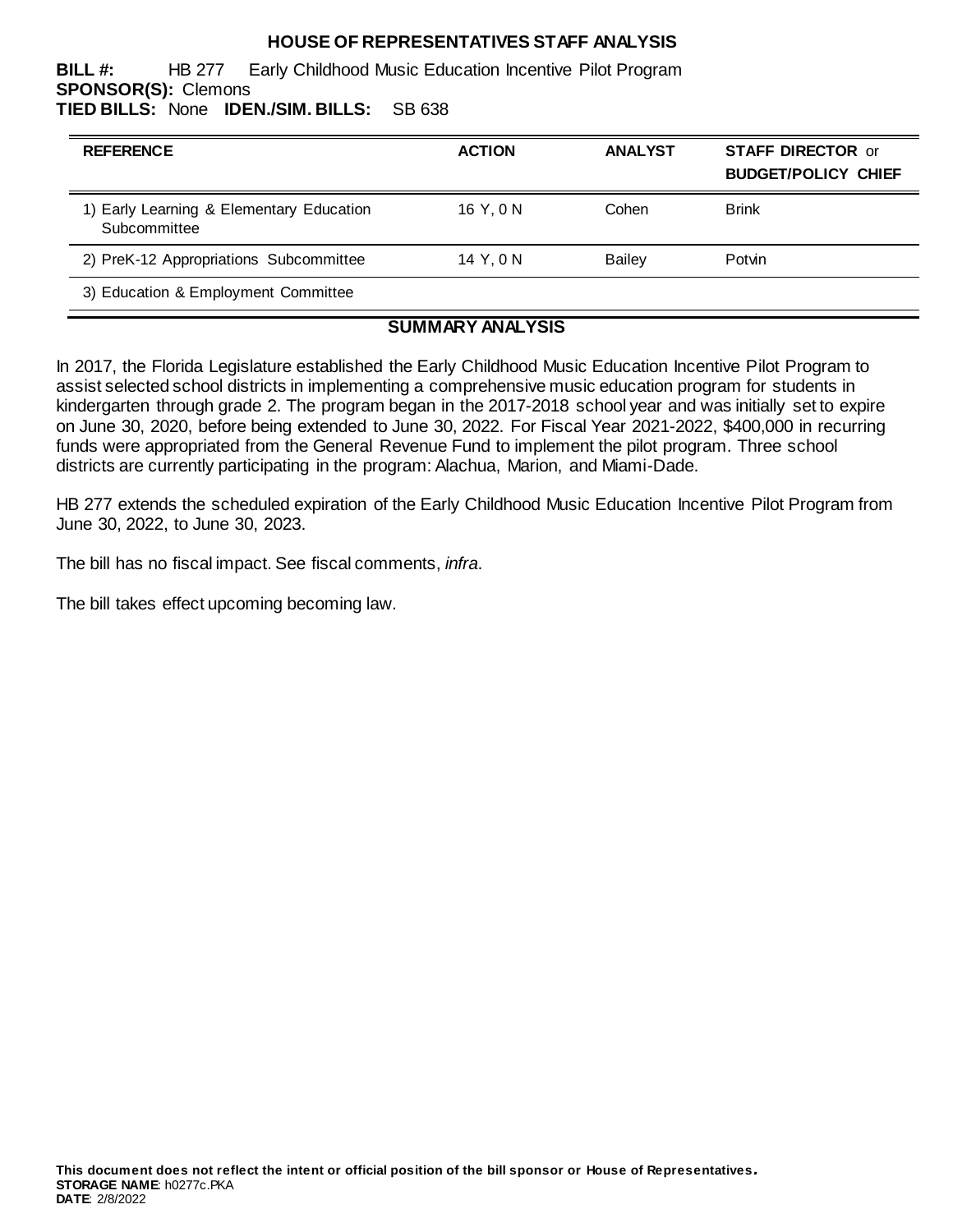#### **FULL ANALYSIS**

## **I. SUBSTANTIVE ANALYSIS**

### A. EFFECT OF PROPOSED CHANGES:

#### **Present Situation**

#### Early Childhood Music Education Incentive Pilot Program

#### *Overview*

The Florida Legislature established the Early Childhood Music Education Incentive Pilot Program in 2017 to assist selected school districts in implementing a comprehensive music education program for students in kindergarten through grade 2. The program began in the 2017-2018 school year and was authorized for a period of three years, initially set to expire in June 30, 2020.<sup>1</sup>

The Florida Legislature updated the guidelines of and extended the expiration for the Early Childhood Music Education Incentive Pilot Program in 2020. The updated guidelines created flexibility for school districts seeking to participate in the program by allowing specified elementary schools in the district, rather than all elementary schools, to implement a comprehensive music education program.<sup>2</sup>

For a school district to be eligible to participate in the pilot program, the district superintendent must certify to the Commissioner of Education that specified elementary schools within the district have established a comprehensive music education program that:<sup>3</sup>

- includes all students at the school enrolled in kindergarten through grade 2;
- is staffed by certified music educators;
- provides music instruction for at least 30 consecutive minutes two days a week;
- complies with the class size requirements under the law; $4$  and
- complies with the Department of Education's standards for early childhood music education programs for students in kindergarten through grade 2.

The Commissioner of Education must select school districts for participation in the pilot program, subject to legislative appropriation, based on the school district's proximity to the University of Florida and needs-based criteria established by the State Board of Education (SBE). Selected school districts must annually receive \$150 per full-time equivalent (FTE) student in kindergarten through grade 2 who is enrolled in a comprehensive music education program.<sup>5</sup>

The University of Florida's College of Education must collaborate with Florida International University's School of Music to evaluate the effectiveness of the pilot program. Upon completion, the results of the evaluation must be shared with the Florida Center for Partnerships for Arts-Integrated Teaching.<sup>6</sup> The SBE is authorized to adopt rules to administer the pilot program.<sup>7</sup>

*Implementation* 

**STORAGE NAME**: h0277c.PKA **PAGE: 2**

l

<sup>&</sup>lt;sup>1</sup> Section 69, ch. 2017-116, L.O.F.

<sup>2</sup> Section 1, ch. 2020-72, L.O.F.

<sup>&</sup>lt;sup>3</sup> Section  $1003.481(2)(a)-(e)$ , F.S.

 $4$  Section 1003.03(1)(a), F.S. The maximum number of students assigned to each teacher who is teaching core-curriculum courses in public school classrooms for prekindergarten through grade 3 may not exceed 18 students.

<sup>5</sup> Section 1003.481(3)(a), F.S.

<sup>6</sup> Section 1003.481(4), F.S.

<sup>7</sup> Section 1003.481(5), F.S.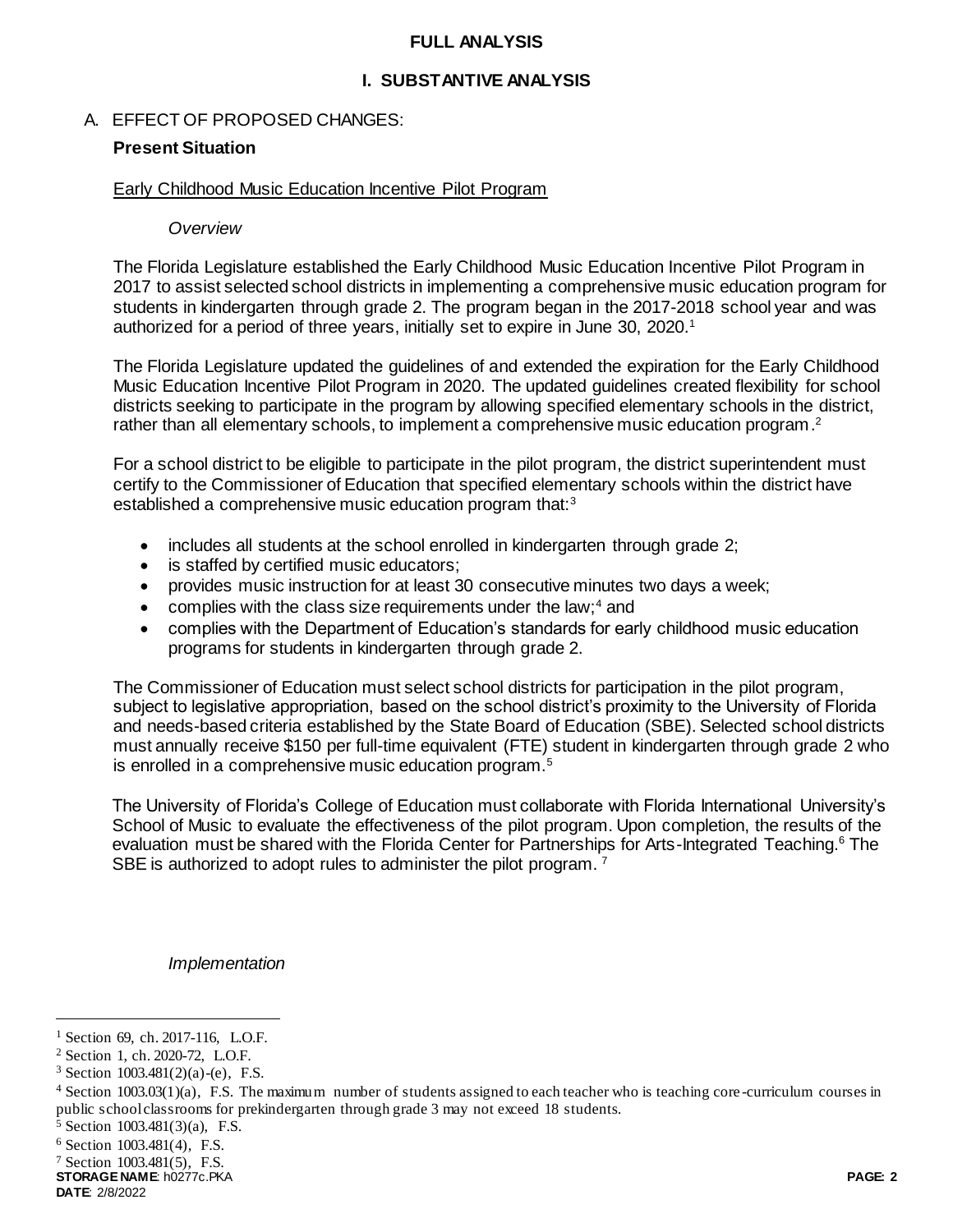Currently, ten schools have been selected to participate in the program from three different counties:<sup>8</sup>

- Alachua County: Joseph Williams Elementary School, Irby Elementary School, Lake Forest Elementary School, and Metcalfe Elementary School
- Marion County: Fort McCoy School, Ocala Springs Elementary School, and Reddick-Collier Elementary School
- Miami-Dade County: Fulford Elementary School, Whispering Pines Elementary School, and Comstock Elementary School.

Between the three districts, six of the schools serve primarily economically disadvantaged students. One certified music teacher is assigned to each school. There are between 85 and 345 participating students at each elementary school, with a total of 2,085 students participating across all three districts as of October 2021.<sup>9</sup>

## *Funding*

For Fiscal Year 2021-2022, \$400,000 in recurring funds from the General Revenue Fund was appropriated for the pilot program. Of this amount, \$312,750 was awarded between the three participating school districts, based on the \$150 per FTE student required amount. As of October 2021, the following distributions have been made:<sup>10</sup>

| <b>School District</b> | <b>Amount Allocated</b> | <b>Amount Remaining</b> |
|------------------------|-------------------------|-------------------------|
| Alachua County         | \$110,250               | \$110,250               |
| <b>Marion County</b>   | \$105,000               | \$78,750                |
| Miami-Dade County      | \$97,500                | \$73,125                |

Florida Center for Partnership for Arts-Integrated Teaching

The Florida Center for Partnership for Arts-Integrated Teaching, located at the University of South Florida's Sarasota-Manatee campus, serves as a statewide resource in arts-integrated teaching.<sup>11</sup> The center builds statewide partnerships, conducts research on policies and practices related to artsintegrated teaching, and collaborates with arts organizations and Florida school districts in developing arts-integrated curriculum.<sup>12</sup> The center may provide technical assistance and support, upon request, to public and private schools with the implementation of evidence-based, arts-integrated instruction, assessments, programs, and professional development.<sup>13</sup>

## **Effect of Proposed Changes**

The bill extends the scheduled expiration of the Early Childhood Music Education Incentive Pilot Program from June 30, 2022, to June 30, 2023.

This bill takes effect upon becoming a law.

B. SECTION DIRECTORY:

Section 1. Amends s. 1003.481, F.S.; extending the expiration date of the Early Childhood Music Education Incentive Pilot Program.

Section 2. Provides the bill takes effect upon becoming a law.

l

<http://www.usfsm.edu/academics/center-for-paint/> (last visited January 31, 2022).

**STORAGE NAME**: h0277c.PKA **PAGE: 3 DATE**: 2/8/2022

<sup>8</sup> Email, Jessica A. Fowler, Deputy Legislative Affairs Director, Florida Department of Education, RE: Data Request on HB277, Ea rly Childhood Music Education Incentive Pilot Program (Dec. 14, 2021).

<sup>9</sup> *Id.*

<sup>10</sup> *Id.*

<sup>11</sup> University of South Florida Sarasota-Manatee, *Center for Partnerships for Arts-Integrated Teaching-Mission*,

<sup>12</sup> Section 1004.344, F.S.